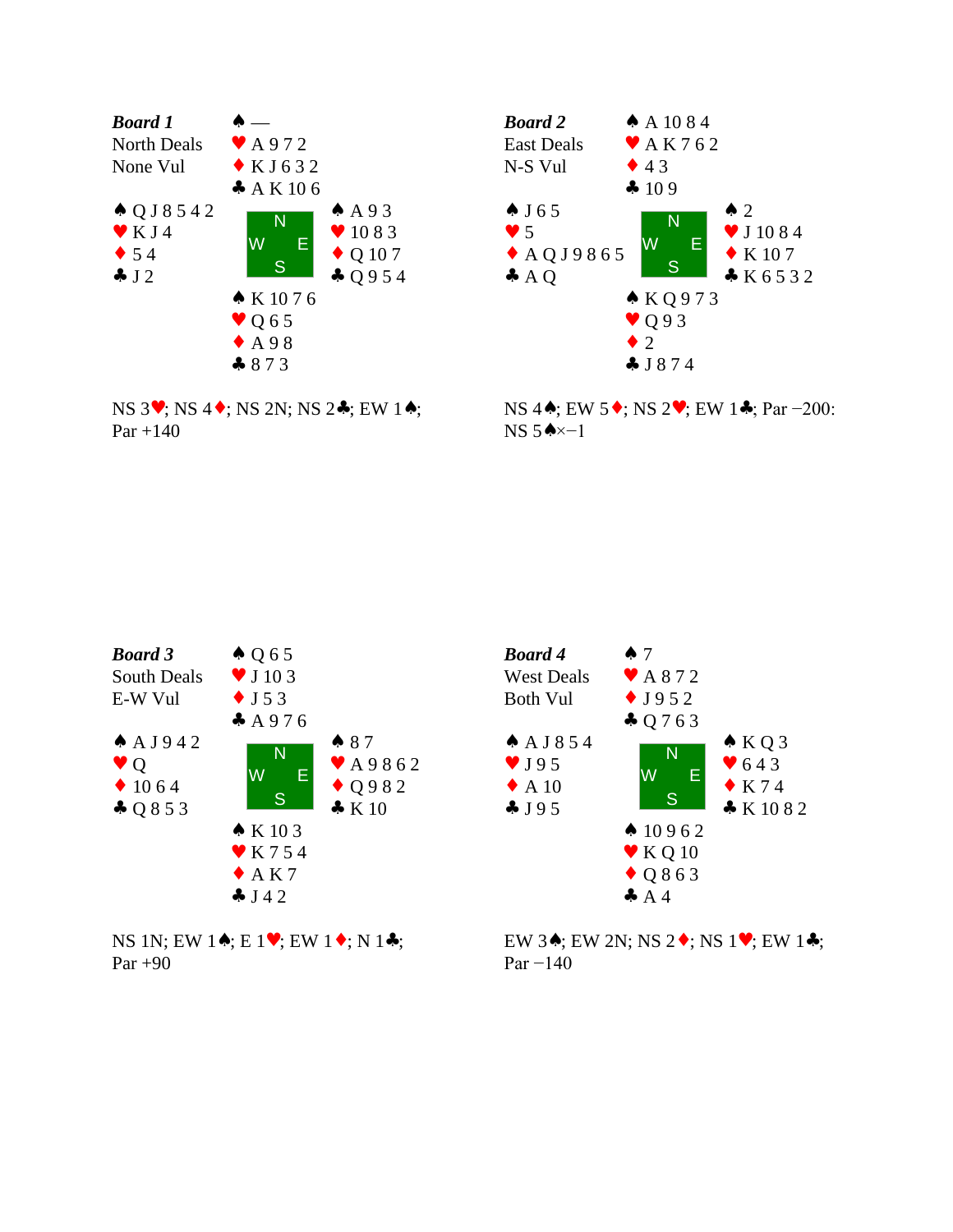





NS 4♦; EW 5♦; EW 5♦; NS 3♥; Par -100: NS 5♠×−1



W 3**↑**; E 2**↑**; EW 2♥; EW 3◆; NS 1N; NS 1♣; Par −140



N 6♦; N 4N; S 3N; S 5♦; N 3♥; S 2♥; W 1 $\star$ ; N 1 $\star$ ; Par +920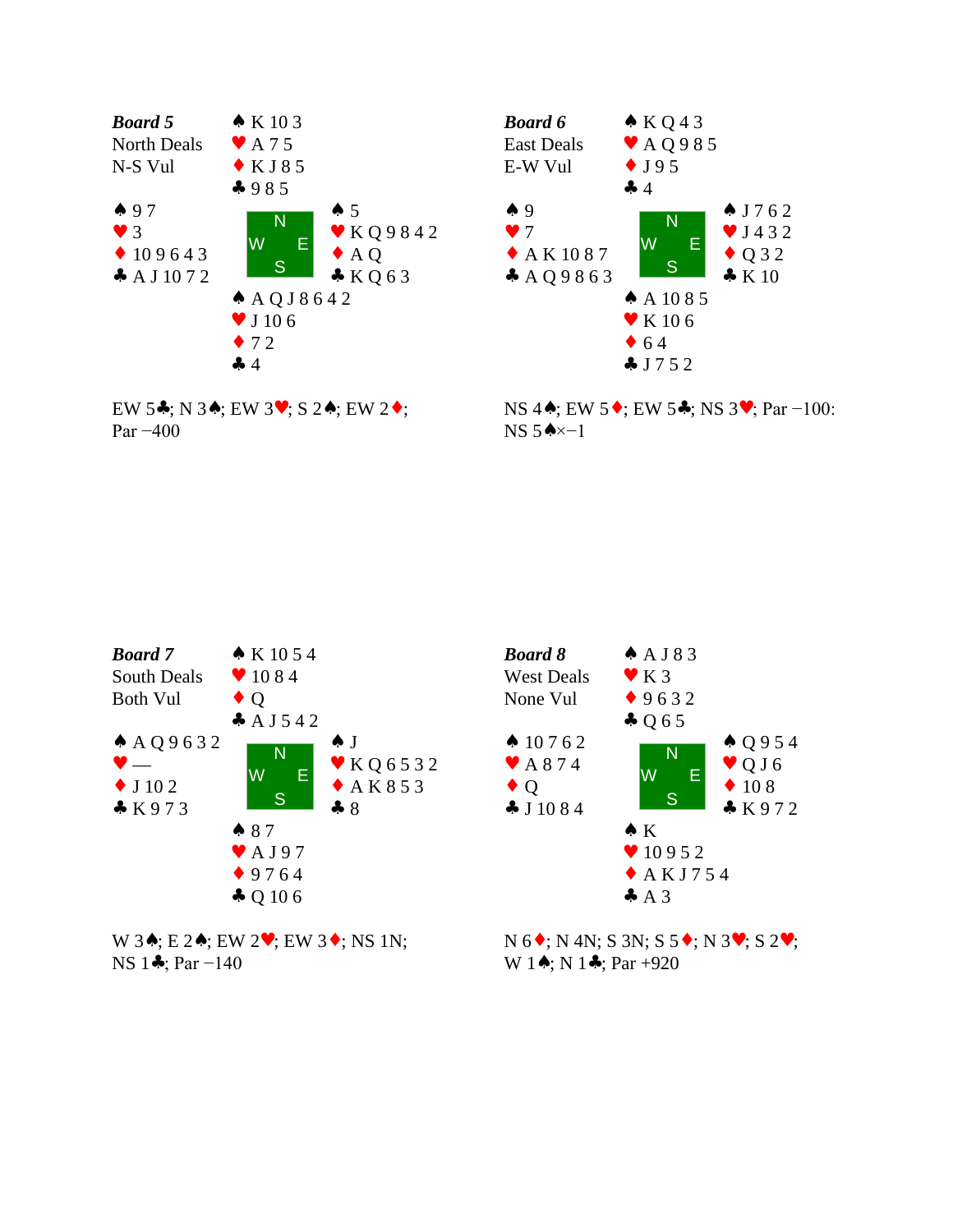





NS 5♠; NS 3♥; NS 1N; NS 2♦; EW 1♣; Par  $+650$ 



EW 1♠; NS 1♥; EW 1♦; EW 1♣; Par −80



EW 2N; E 2♠; EW 2♣; W 1♠; EW 1♥; EW 1♦; Par −120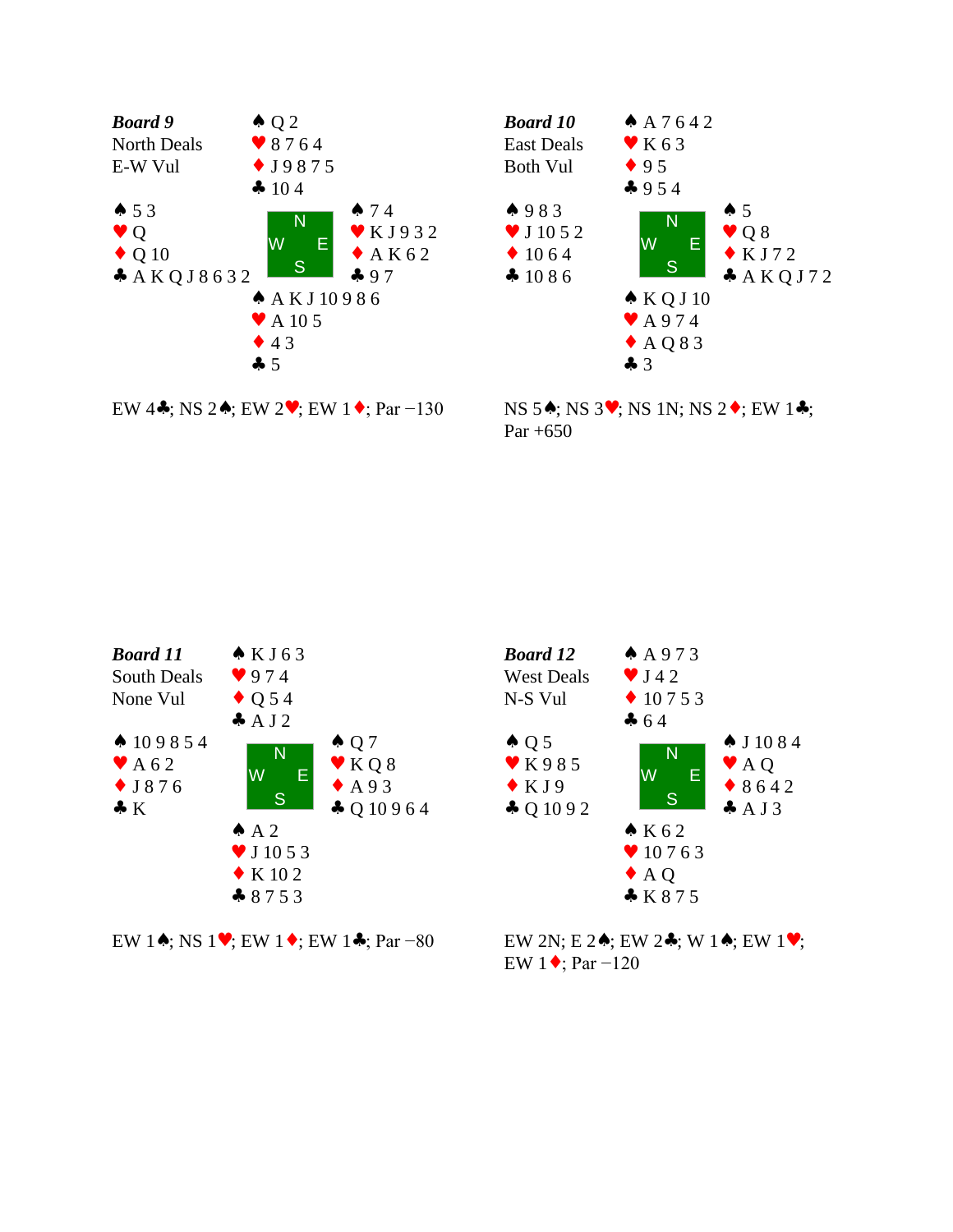





NS 3♠; NS 3♣; NS 1N; EW 1♥; NS 1♦;  $Par + 140$ 



EW 2♥; NS 3♣; EW 1♠; NS 1♦; Par +100: EW  $3 \vee \times 1$ 



EW 4N; EW 4♥; EW 5♣; E 4♦; EW 2♠; W 3  $\bullet$ ; Par −630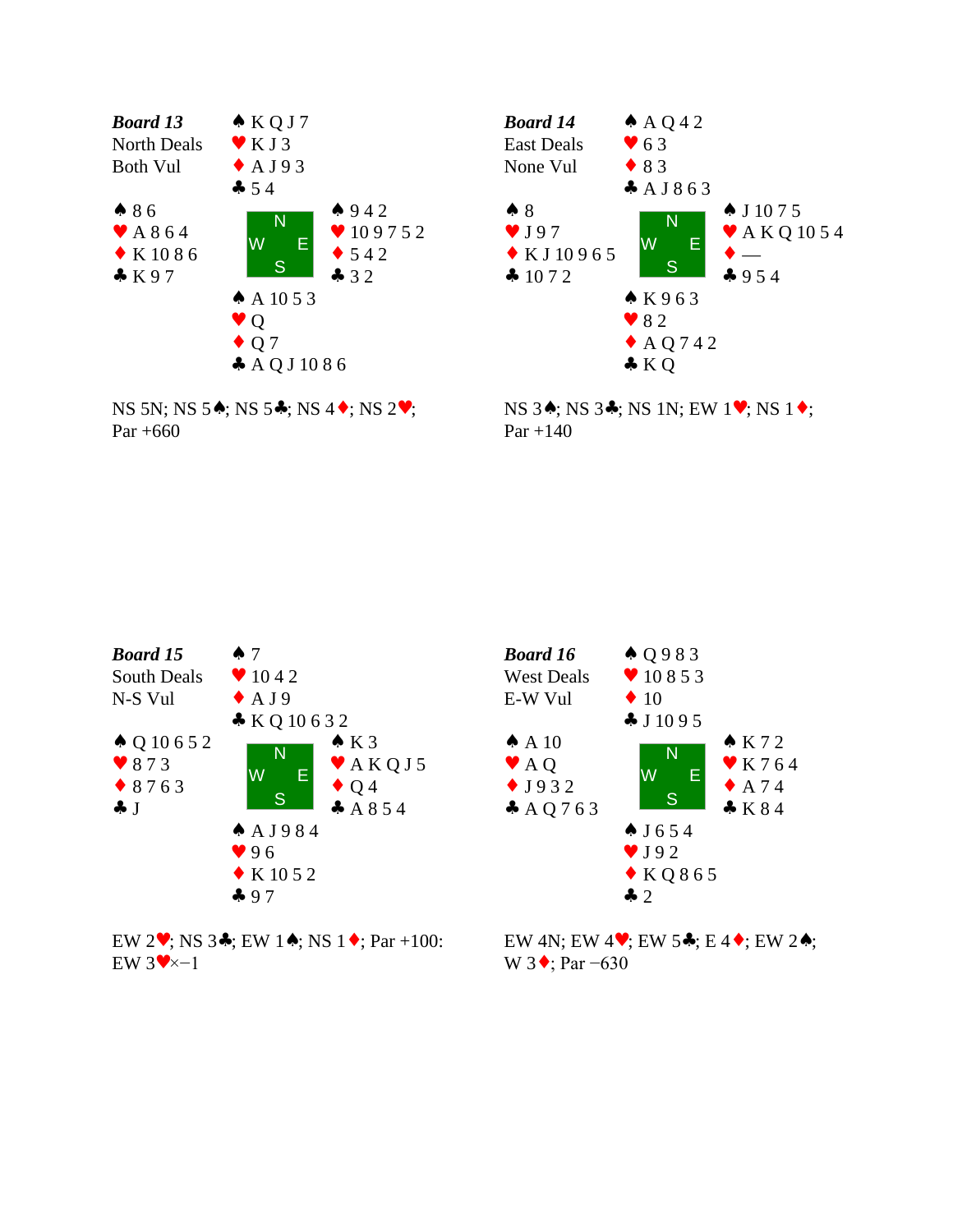



EW 5N; EW 5♥; EW 4♠; EW 5♦; EW 5♣; Par −460

NS 3♠; NS 2N; NS 2♥; NS 2♦; EW 1♣;  $Par + 140$ 



EW 6N; EW 6♠; EW 4♥; EW 4♦; W 3♣; E 2 $\clubsuit$ ; Par -1440



NS 7N; NS 7♠; NS 7♦; NS 7♣; NS 3♥; Par +2220